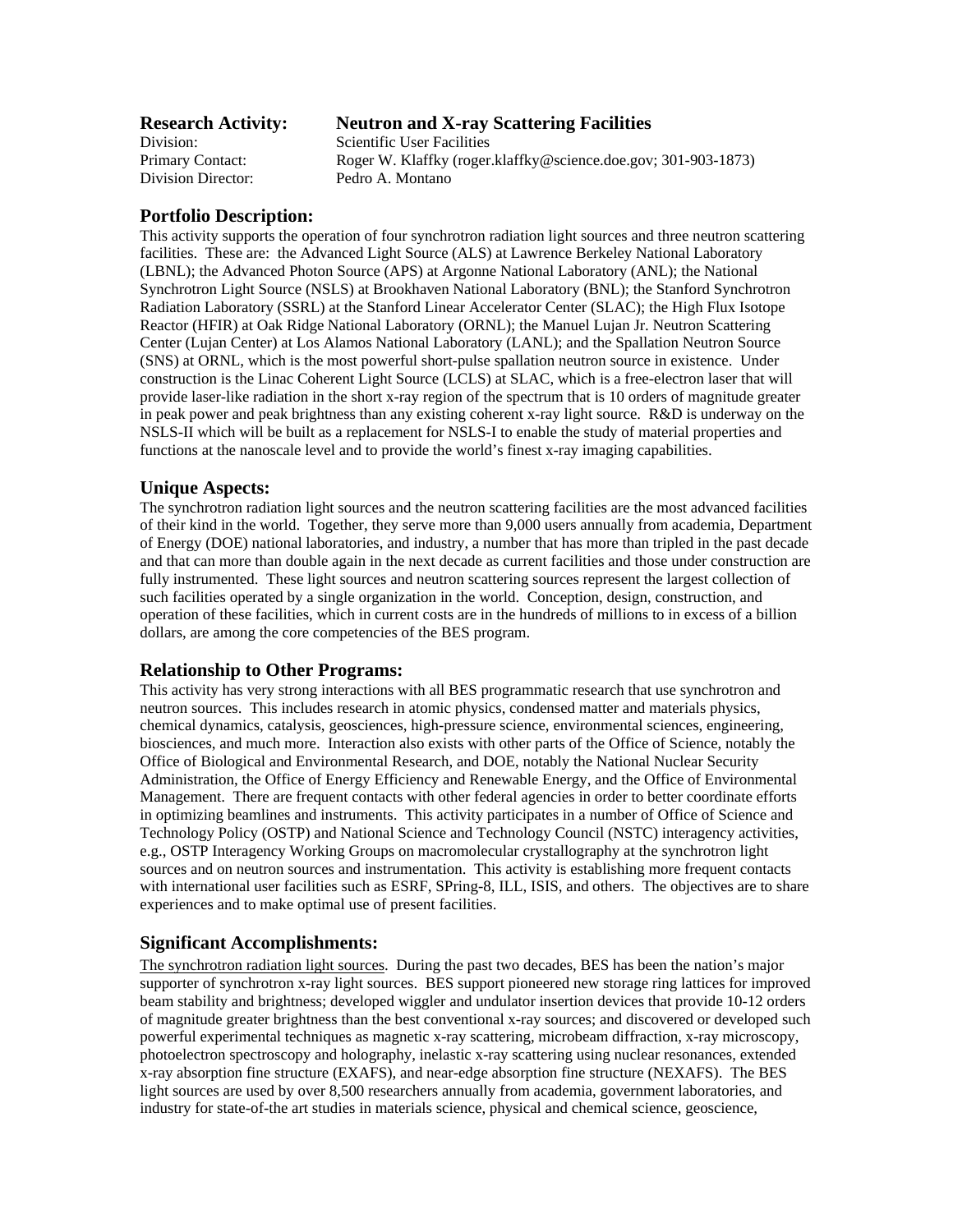environmental science, bioscience, medical science, and pharmaceutical science. Recent research at the light source facilities supported by BES, other agencies, industry, and private sponsors includes: highresolution imaging of precision-fabricated thin films of copper, pointing the way toward much denser magnetic data storage for computers; imaging of contaminants in a polycrystalline silicon solar cell and their removal by heat treatment—a step toward more efficient, less costly solar cells; development of a high-pressure "diamond anvil cell" enabling the creation of entirely new classes of materials such as biomaterials, semiconductor phases, and dense polymers; the solution of the structure of HIV (the AIDS virus) laying the groundwork for developing a vaccine; and the determination of the structure of a key (immunoglobulin-E) antibody receptor on immune system cells, opening the way to prevention of allergic reactions.

The neutron scattering sources*.* Since the late 1940s, BES, and its predecessors, has been the major supporter of neutron science in the United States—from the earliest work of Clifford Shull and E.O. Wollan at ORNL's Graphite Reactor in the 1940s to the Nobel Prize in Physics shared by Clifford Shull and Bertram Brockhouse in 1994 for their work on neutron scattering. Based on its experience in nuclear reactors and particle accelerators over the years, DOE developed research reactors and spallation sources as high-flux neutron sources for spectroscopy, scattering, and imaging and helped pioneer virtually all the instruments and techniques used at these facilities. Researchers at ANL, BNL, and ORNL led these pioneering advances. Most of the important techniques used today have been developed at ANL, BNL, and ORNL. Neutron scattering provides important information on the positions, motions, and magnetic properties of solids. Neutrons possess unique properties such as sensitivity to light elements, which has made the technique invaluable to polymer, biological, and pharmaceutical sciences. Neutrons also have magnetic moments and are thus uniquely sensitive probes of magnetic interactions. Neutron scattering studies have led to higher strength magnets for more efficient electric generators and motors and to better magnetic materials for magnetic recording tapes and computer hard drives. Finally, the high penetrating power of neutrons allows nondestructive property measurements deep within a specimen and has been used to study defects in automotive gears and brake discs and in airplane wings, engines, and turbine blades.

#### **Mission Relevance:**

These facilities were born from the most fundamental of needs, i.e., the need to characterize materials at the atomic and molecular level. In order to understand, predict, and ultimately control materials properties, it is necessary to determine the atomic constituents of materials, the positions of the atoms in materials, and how the materials behave under the influence of external perturbations such as temperature, pressure, chemical attack, and excitation by photons, electrons, and other particles. A large number of experimental and theoretical tools are used to achieve these ends. In the last two decades, the experimental demands have motivated the development of centralized facilities, like the ones in existence for synchrotron radiation and neutron scattering. Such highly sophisticated and expensive tools are by nature centralized and staffed with specialists that provide to the user community expertise in order to optimize the scientific use of the facility. The development, construction, and operation of these facilities are one of the most important missions and core competencies of BES. The scientific accomplishments of these facilities, as determined by triennial peer review, are reflected in the large number of publications appearing annually in the most important scientific journals.

## **Scientific Challenges:**

The synchrotron radiation light sources. First, the beginning of top-off operations at SSRL and ALS requires installation of interlock systems and beamline apertures. This mode of operation will significantly increase the average x-ray source intensity and brightness. Second, the facilities must be operated optimally, which means optimizing instrument-hours of operation, not just accelerator hours of operation, and making the instruments widely available to the general user community. Third, optimal utilization of the LCLS coherent short-wavelength x-ray source will require successful fabrication, installation, and commissioning of advanced instruments.

The neutron scattering sources*.* First, new instrumentation at HFIR must be successfully integrated into a robust user program. Second, the SNS must successfully perform its early operational phases.